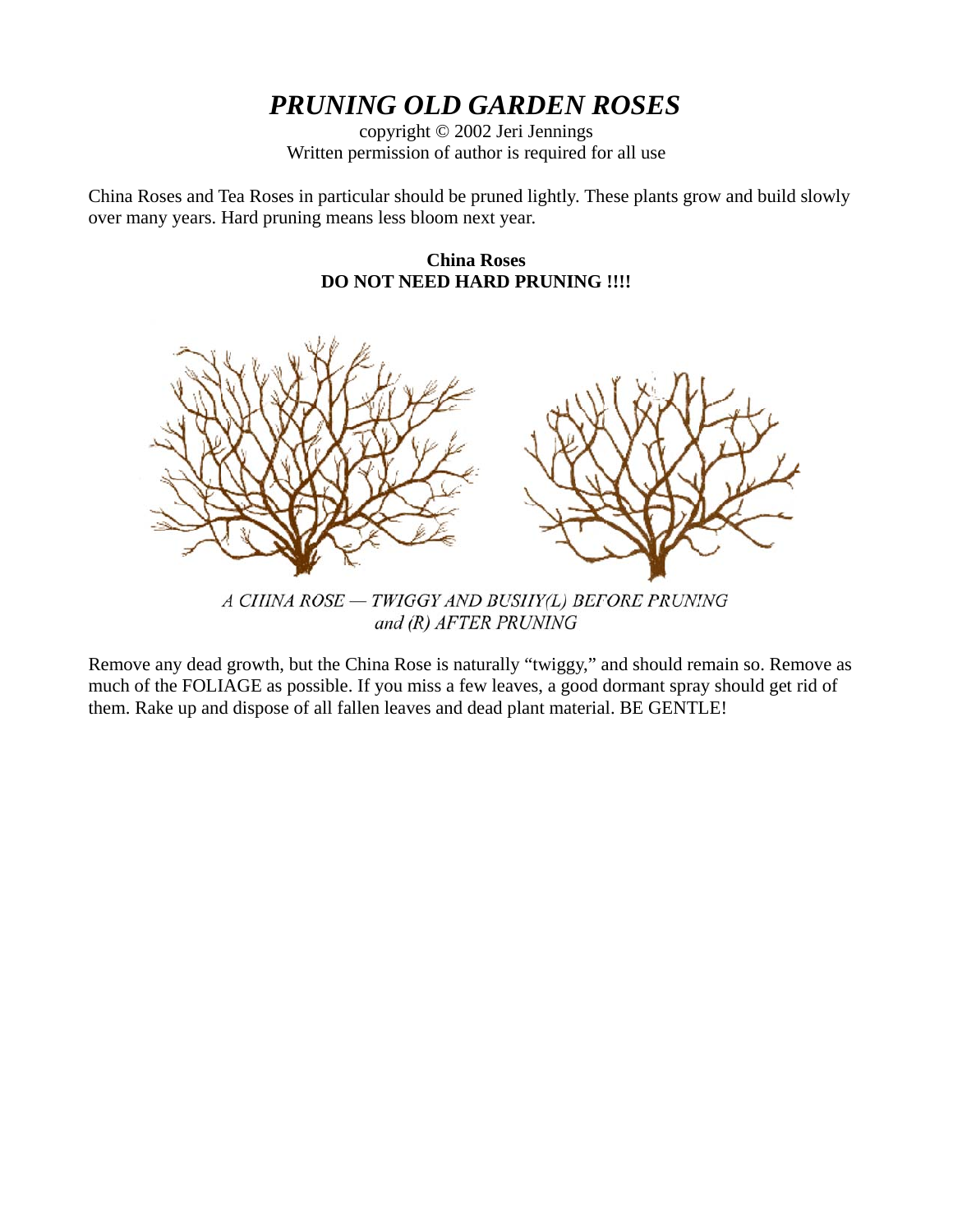### **Tea Roses DO NOT NEED HARD PRUNING !!!!**



ELEGANT TEA ROSES(L) BEFORE PRUNING and (R) AFTER PRUNING

Remove any dead growth, and as much of the FOLIAGE as possible. Open the center of the plant up, and remove the worst of the crossing growth, but leave the main canes untouched where it is possible to do so. If you miss a few leaves, they will probably fall away shortly after dormant spraying is done. Rake up and dispose of all fallen leaves and dead plant material.

Tea Roses also appreciate a gentle touch with the pruning shears.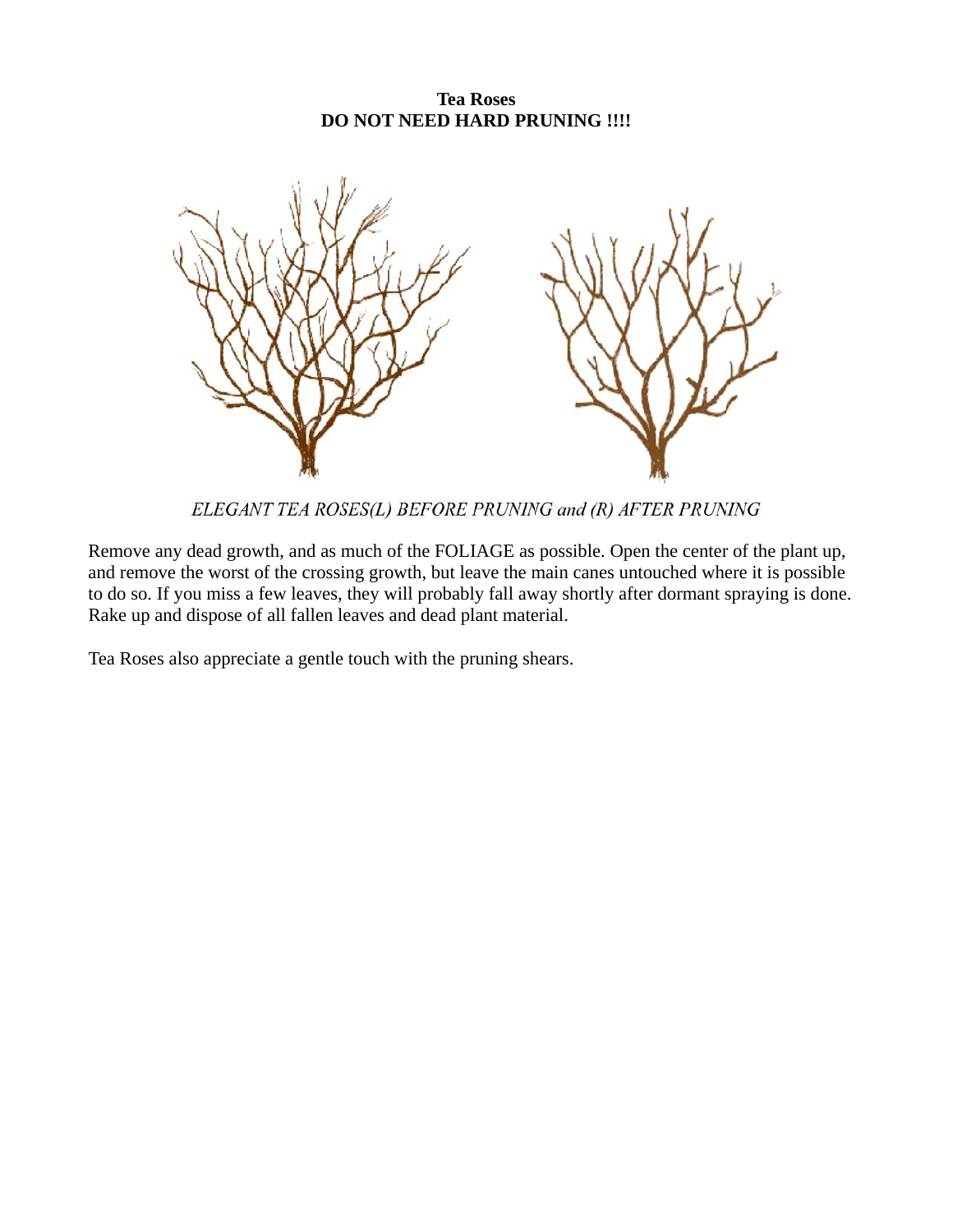#### **Pruning Climbers Climbing Teas, Climbing Chinas, and Tea-Noisettes With a Climbing Habit**

. . . These roses generally need NO PRUNING for the first three years or so. Remove any dead or badly damaged growth, along with as much of the foliage as possible. Dormant spray thoroughly for control of disease and insect pests.

When They Are MATURE (This may take 4-5 years with some own-root plants. Others will mature in 3 years) Climbing Teas, Climbing Chinas, and Climbing Tea-Noisettes Respond Well To A MODERATE Pruning.

Remove any dead or damaged canes. Remove foliage. If the plant has many canes, remove some of the oldest ones — those that are gray, and non-productive.

Trim lateral canes back to wood at least as big around as an average pencil.

Dormant-spray thoroughly.

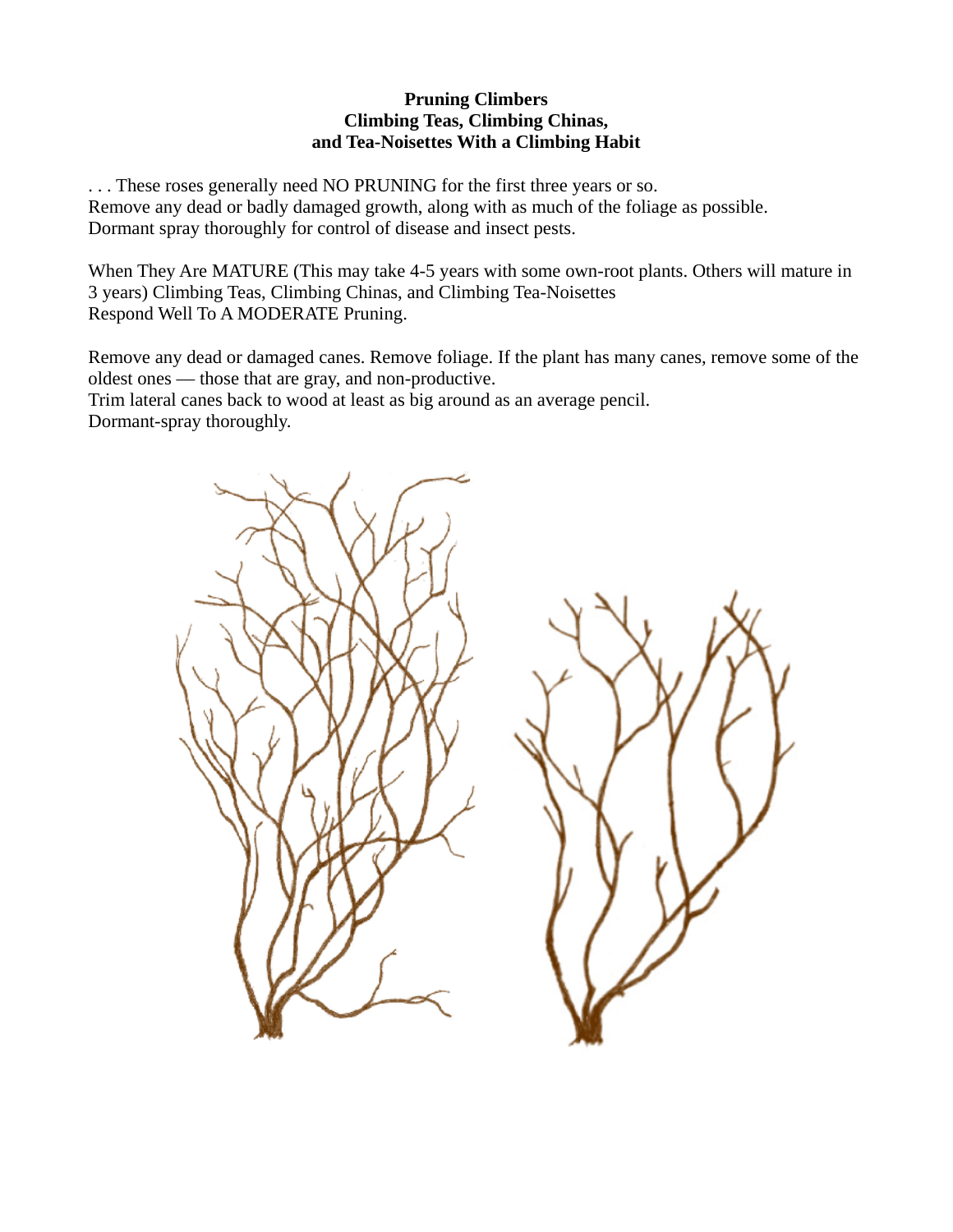## **Pruning Old Garden Roses Sturdy, Often-Overachieving Hybrid Perpetuals**

Hybrid Perpetuals are the predecessors of the modern Hybrid Tea Rose, and they can safely be treated in a similar manner.



CUT AWAY ALL GROWTH THAT IS DAMAGED, DISEASED, OR DEAD. REMOVE ALL GROWTH THAT IS SMALLER IN DIAMETER THAN A PENCIL. Remove crossing growth, and open up the center of the plant for good air flow.

Your completed pruning should produce a rose plant that's probably no taller than 4 feet. Some lower-growing varieties may be shorter. Take into account the natural growth pattern of the plant you are pruning. In Southern California, some Hybrid Perpetuals grow as tall as eight feet. Others have a more spreading pattern of growth. Some, like 'Baronne Prevost,' just don't know where to stop. They can grow to impressive dimensions, are often treated like vigorous climbers.

The final pruning cut at the top of each cane should be made approximately 1/4-Inch above an outward-facing bud eye. The cut should be made at a 45-degree diagonal, as shown here: